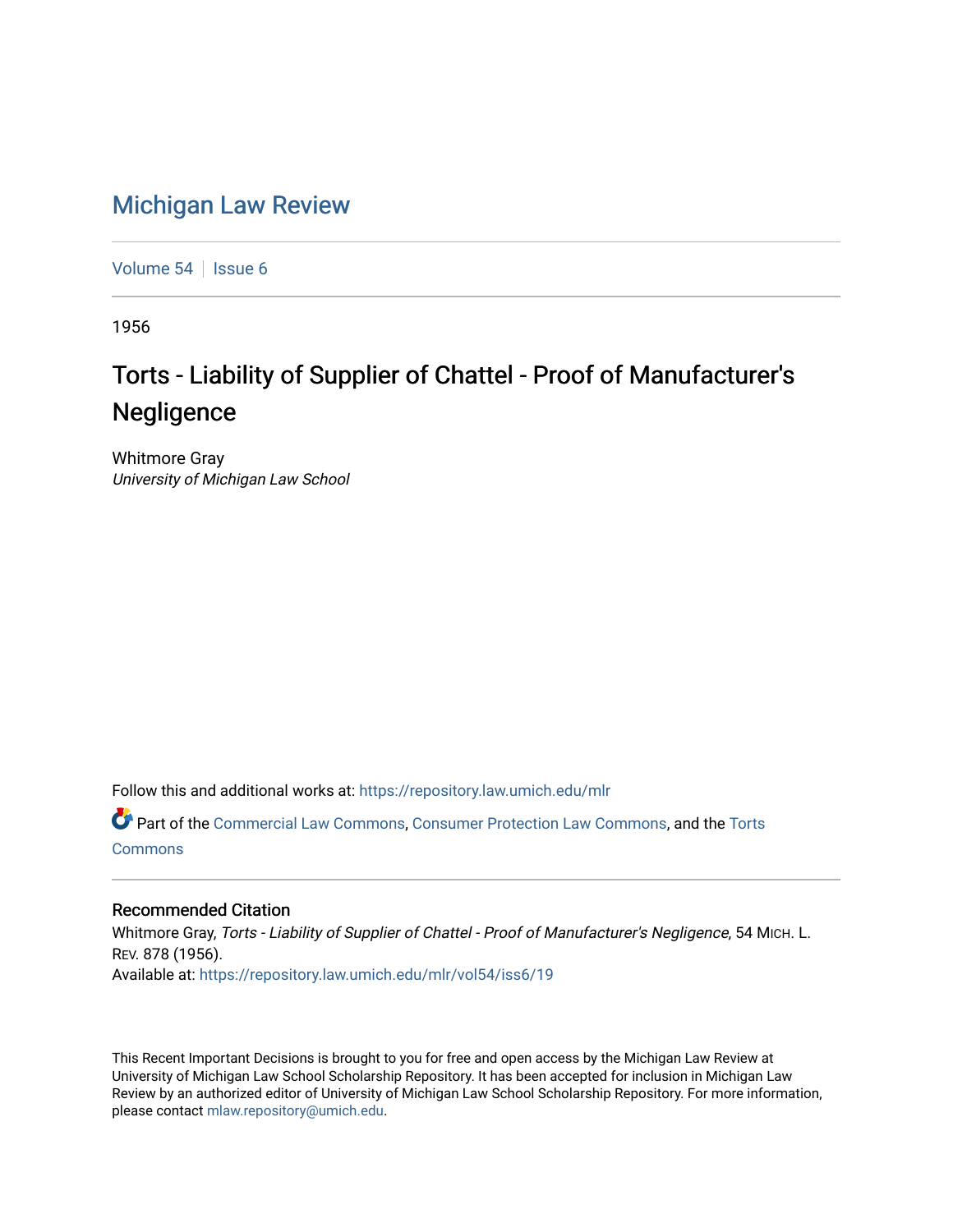TORTS-LIABILITY OF SUPPLIER OF CHATTEL-PROOF OF MANUFACTURER'S NEGLIGENCE-Plaintiff service station operator brought an action to recover for injuries resulting from the explosion of one of defendant manufacturer's tires. The tire, while admittedly new, had been purchased by a third party some eighteen months before being brought to the plaintiff for mounting. In addition to his own testimony, the only evidence supporting plaintiff's claim of negligence was expert testimony that such an explosion could be caused by defective wire in the bead when a tire was inflated to normal pressure, and also that there was opportunity for negligence in defendant's manufacturing processes.1 The district court set aside the jury verdict for the plaintiff and directed a verdict for the defendant. On appeal, *held,*  reversed and the jury's verdict reinstated, one judge dissenting. The evidence was sufficient to support the jury's finding of negligence. *Hewitt v. General Tire and Rubber Co.,* 3 Utah (2d) 354, 284 P. (2d) 471 (1955).

A plaintiff who brings suit against a manufacturer for injuries attributable to the use of the manufacturer's allegedly defective product often finds it difficult to show a lack of due care in the production of the manufacturer's goods, and especially in connection with the production of the particular item. Realizing the difficulty of his situation, the courts have often aided the plaintiff in this type of case by extending the doctrine of res ipsa loquitur beyond conventional limits,2 or, as in the principal

1 The plaintiff did not appear to rely on res ipsa loquitur, for he tried to show opportunity for specific acts of negligence and the court did not invoke this doctrine in its analysis of the evidence submitted.

2In Ryan v. Zweck-Wollenberg Co., 266 Wis. 630, 64 N.W. (2d) 226 (1954), the court aided the recovery of another plaintiff, faced with the task of proving the manufacturer's negligence, by a liberal extension of the doctrine of res ipsa loquitur. Alleging the cause of his injuries to be an electric shock from the cooling unit in a three-year-old refrigerator, the plaintiff was given the benefit of res ipsa loquitur because the unit was sealed and thus in the "control" of the defendant since the original sale. The jury could also infer that the unit was the source of the shock, even though there was proof that the unit had been found not to give a shock after the accident and had not even been opened for inspection. The case is noted in 21 INs. CoUNs. J. 472 (1954). For a full discussion of the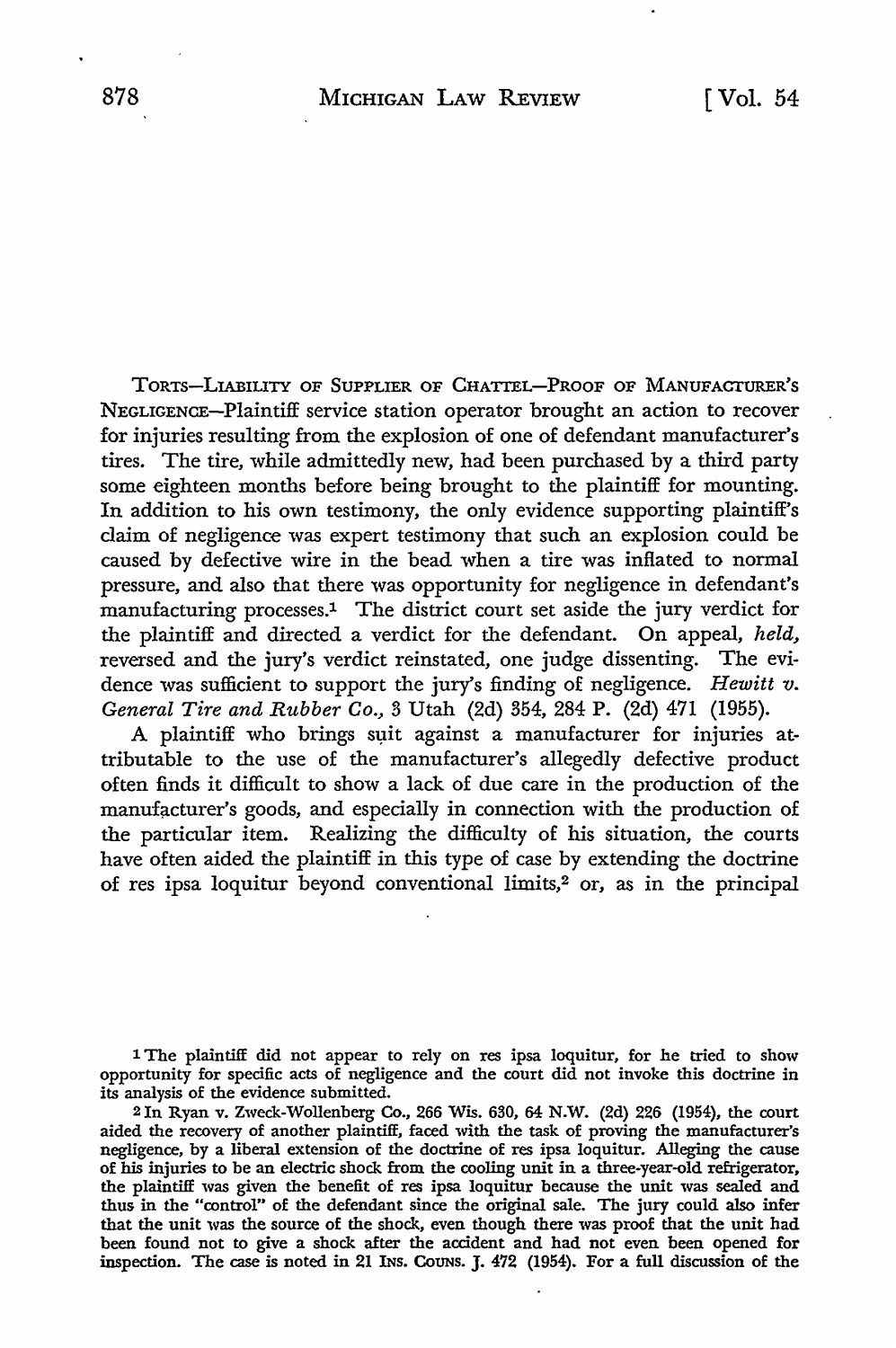case, by upholding a jury verdict based on broad inferences from the few facts which could be established. In the principal case, recovery was allowed without any showing of negligence in the manufacture of the particular tire.3 The plaintiff suggested that defective wire might have been used, or that the bead had been damaged, but was not able to show the nature of the injury or defect in the tire from the condition of the wire in the bead following the accident.<sup>4</sup> It would appear that in allowing judgment to go against the defendant in cases of this type, the courts are approaching the concept that a manufacturer incurs absolute liability when an article that he has placed on the market proves to have a defect that causes injury to human beings.5 Notable examples of this tendency are found in the exploding bottle cases, $6$  and in cases involving the liability of food product manufacturers.7 Some legal writers have advocated an even broader extension of this liability.8 It is submitted that recovery is often

extension of res ipsa Ioquitur in this type of case, see Ghiardi, "Manufacturer's Control as an Element of Res Ipsa Loquitur," 1954 INs. L.J. 616.

In Michigan, where res ipsa loquitur is not recognized, a similar result is made possible in cases of this type by treating the happening of an accident under certain conditions as sufficient to permit the jury to draw inferences of negligence. See Bosch v. Damm, 296 Mich. 522, 296 N.W. 669 (1941).

<sup>3</sup> The theory of recovery was ostensibly that of ordinary negligence based on defective manufacture of the product and a failure to inspect and discover the defect. Principal case at 355. The court followed the modern rule of not limiting the right to recover by a requirement of privity between the injured party and the manufacturer. The old rule of non-liability outside of contract, which the courts followed since Winterbottom v. Wright, IO Mees. & W. 109, 152 Eng. Rep. 402 (1842), has been gradually swallowed up by the exceptions the courts have made to escape the rule's harshness. See Carter v. Yardley & Co., 319 Mass. 92, 64 N.E. (2d) 693 (1946); 164 A.L.R. 569 (1946). Even courts which reiterate the old rule seem to have abolished it through their broad statement of the "dangerous instrumentality exception," and, for their real test, look to see whether the elements of a negligence recovery have been shown. Beadles v. Servel, Inc., 344 Ill. App. 133, 100 N.E. (2d) 405 (1951); Borg-Warner Corp. v. Heine, (6th Cir. 1942) 128 F. (2d) 657.

<sup>4</sup>In a case almost identical on its facts, the plaintiff showed a kinking of the wire at the point of rupture. Baker v. B. F. Goodrich Co., 115 Cal. App. (2d) 221, 252 P. (2d) 24 (1953). In the principal case, the only showing was the defendant's evidence that the condition of the wire was similar to that in a tire exploded by excess inflation, tending to show contributory negligence. The causal chain was supported by a process of elimination. The court said that the plaintiff was negligent, the accident was caused by a third party, or the defendant was negligent. Principal case at 358. Since there was no evidence to overturn the jury's rejection of the first two, their finding as to the third was justified.

5 See the concurring opinion of Traynor, J., in Escola v. Coca-Cola Bottling Co., 24 Cal. (2d) 453 at 461, 150 P. (2d) 436 (1944).

6 See the discussion and cases cited in Zentz v. Coca-Cola Bottling Co., 39 Cal. (2d) 436, 247 P. (2d) 344 (1952).

7 Brown, "The Liability of Retail Dealers for Defective Food Products," 23 **MINN.** L. *REv.* 585 at 597 (1939).

<sup>8</sup>"The consumer, barring his own fault in use, should have no negligence to prove; that the article was not up to its normal character should be enough." LLEWELLYN, CASES AND MATERIALS ON THE LAW OF SALES 341 (1930). Some courts have used a warranty recovery to approximate this result. Baxter v. Ford Motor Co., 168 Wash. 456, 12 P. (2d) 409 (1932). In that case, a "warranty" recovery was allowed without any privity, but this